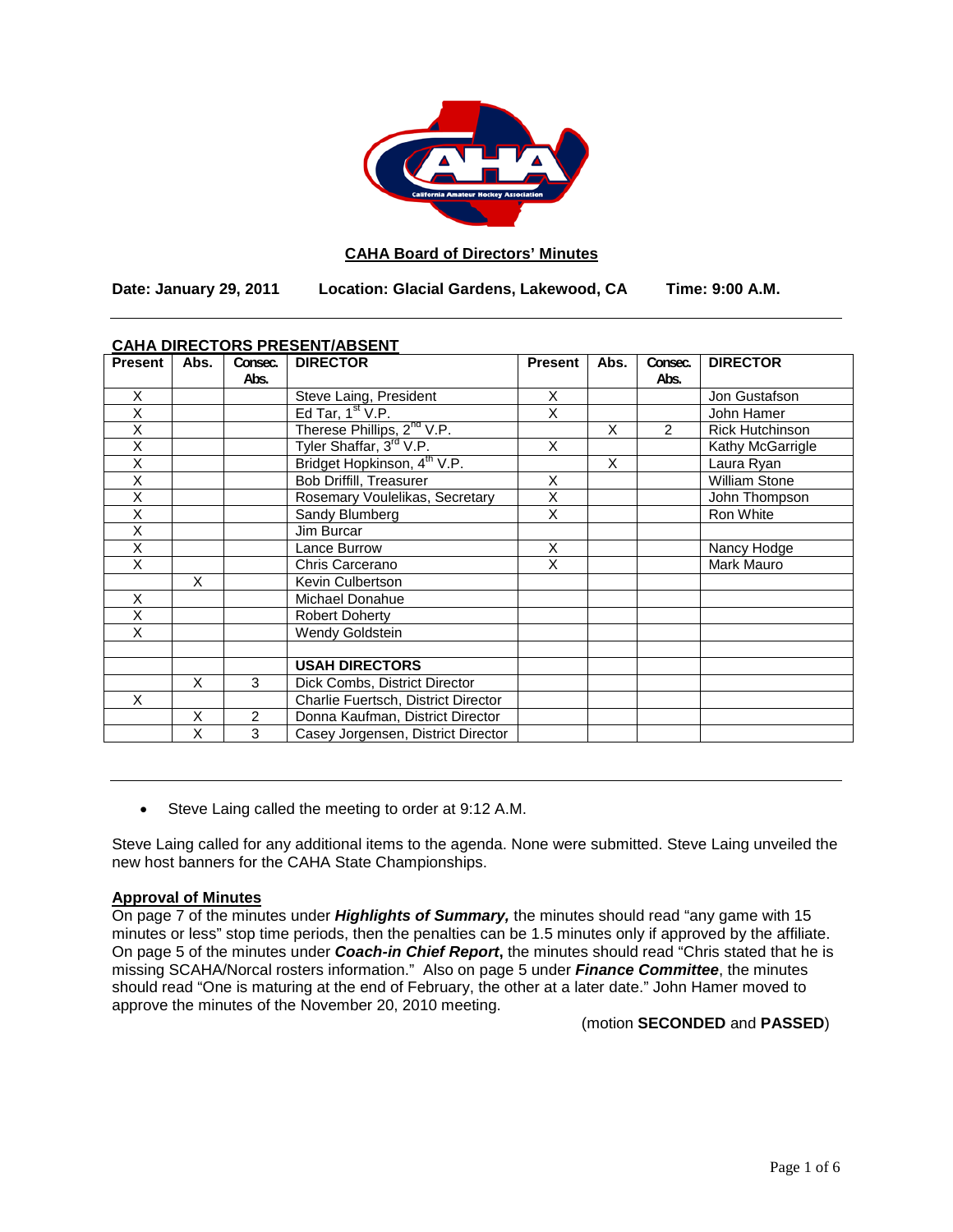### **President's Report**

Steve Laing reminded the board of an email he sent out regarding a fundraiser for the family of a parent volunteer in Utah who went on the ice after a game to assist with the broken down Zamboni, slipped on the ice, hit his head and subsequently died. Steve wants to make sure that we are aware of people walking on the ice at all times.

Steve Laing informed the board of the following statistic: At the beginning of the NHL season, 20.5% of the 711 roster spots in the NHL were held by American born players as compared to 14% in 2004. This is the highest it has ever been. Next year, 2011-2012 will be the  $75<sup>th</sup>$  Anniversary of USA Hockey.

There was a person in Utah who was suspended for life from all USA Hockey sanctioned events because he continued to roster minors in his Adult League.

The Laguna Hockey Academy has been permanently closed. USA Hockey will be launching its NHL/ADM/HPC evaluation event and there will be one in California for the Bantam level.

Steve Laing reported on the USA Hockey Florida Winter Meeting held earlier this month. Most of the discussions surrounded the playing rule changes and some of the highlights were:

- Minor penalties 1.5 minutes in games with 15 min. or less stop time periods
- Remove the exception that allows shorthanded teams to ice the puck
- Tag-up rule for off sides
- Eliminate body checking at the 12U Youth age division
- Replace the word fisticuffs from the language with fighting
- Rule 68 "Head Contact"
- If a coach is ejected from the bench and there is no one else to finish the game then a responsible adult who meets the affiliate rules may be placed on the bench to complete the game

If anyone has any concerns and/or issues please email Steve Laing and he will present at the District Winter meeting.

### **Financial Report**

Bob Driffill presented and distributed the financials as of December 31, 2010. Bob stated Mark Mauro will be explaining the CD's in his report. Basically, the first 6-month CD matures in February and the second one (13-month CD) seven months later. Bob pointed out that the balance sheet is misleading. There were hardly any expenses for the month of December. That will change in the next two months when all of the CAHA weekends will be paid out.

Jon Gustafson asked if CAHA is going to receive all of the Block Grant money of \$13,871 that was budgeted. Steve Laing answered yes. Sandy Blumberg moved to accept the budget as presented. (motion **SECONDED** and **PASSED**)

# **Web Site**

Chris Carcerano presented the new CAHA web site. The old web site was extremely cumbersome and required manual manipulation. The new web site is template driven. It has news page, compliancy list, standings, etc. Kevin Culbertson will be updating the web site on a regular basis. The web site will be launched next week.

#### **Red, White and Blue Mandate**

Steve Laing opened up the floor for discussion regarding implementing the ADM model for the Mite divisions. Bob Doherty reported on SCAHA's Mite subcommittee meeting held earlier this month. Bob reported that the discussion was very healthy and involved some opposing opinions regarding implementing the ADM for all Mites. There was a consensus to somehow create a hybrid – some travel and some cross ice games.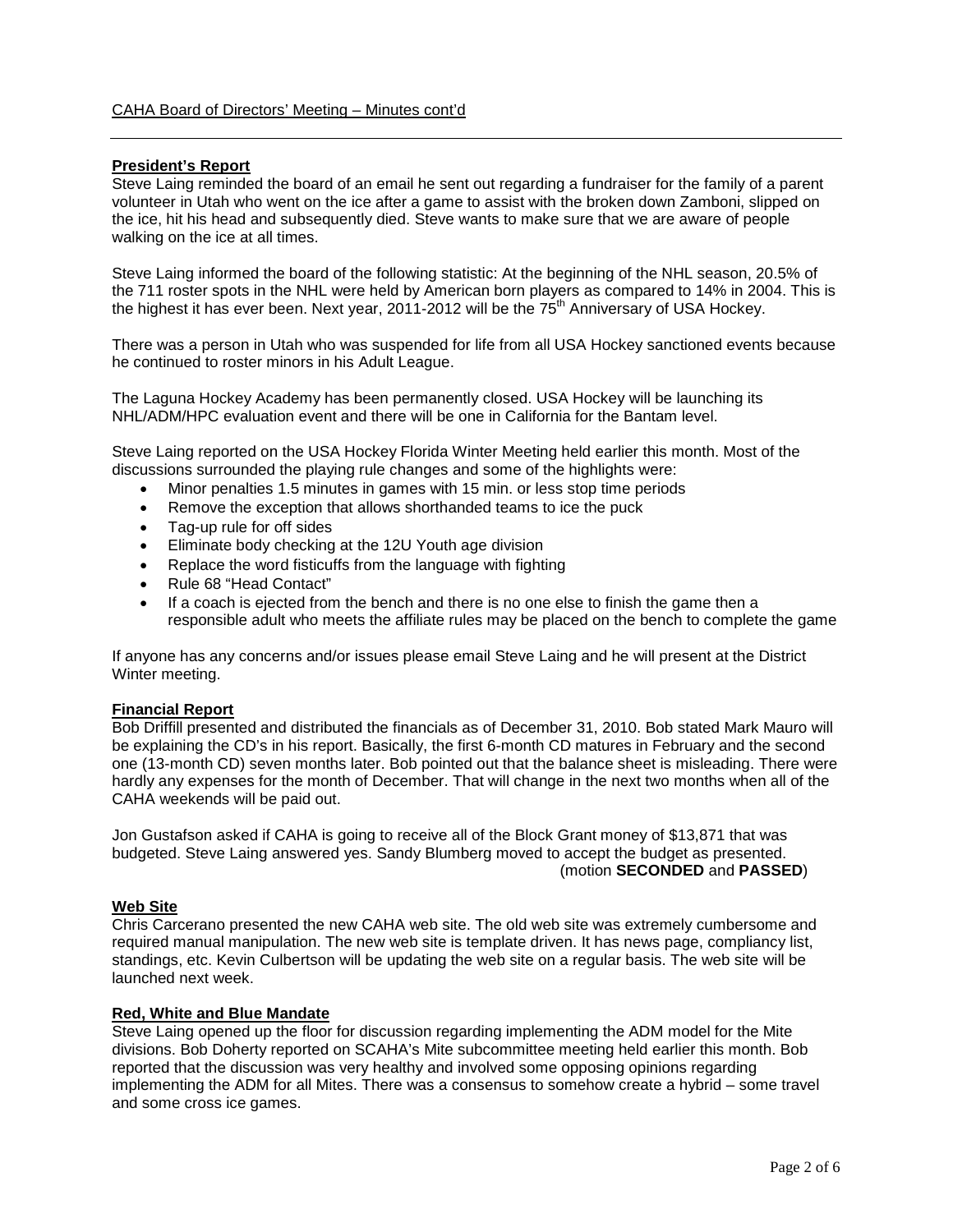### **Red, White and Blue Mandate (cont'd)**

Some of the highlights from the meeting were:

- Mite A Division  $\sim 2^{nd}$  year Mites
- Mite B Division ~ in-house; two x 11 week seasons and SCAHA would facilitate game schedule o Jamboree at the end of each 11-week season

Joe Doyle of USAH, has agreed to come speak to SoCal and make a full ADM presentation on Feb. 3, 2011. Bob stated that SCAHA is made up of 4 types of member associations: Rink owned for profit, rink owned not for profit, for profit clubs and not for profit clubs which makes it very challenging to adopt a full ADM model. Bob Doherty requested that CAHA delays the vote to implement ADM state wide for a year.

Lance Burrow stated that he does not believe that USA Hockey is ever going to mandate the ADM, only strongly recommend it. The ADM represents a cultural change and with every cultural change the process of accepting the new culture takes time. Lance stated that the North has adopted the ADM and does not have any Mite travel programs. They do not have the dynamic diversity that the south has and probably has two types of members. San Jose has in-house Mites and their program is not a full ADM program, it is actually a hybrid with a 2 to 2 ratio of cross-ice games to full ice games.

Ron White stated that there are more players playing hockey today than there were 15 years ago. John Hamer stated that between the years of 2004-2010 the number of registered youth participants across the country has increased by 30,000 and the adult registrations have increased by 60,000. Steve Laing informed the board that CAHA has seen a growth of 97% at the Mite level.

Bob Doherty moved to table voting on implementing the ADM mandate across the state to January 2012. (motion **SECONDED** and **PASSED**)

Steve Laing stated that the new IRS rate for automobile mileage is \$0.51/mile up from \$0.50/mile. This will be CAHA's position as well. Also, Steve informed the board that USAH will be increasing its USAH registration by \$5.00 in 2013. CAHA needs to review increasing its portion as well by \$1.00. Rosemary Voulelikas asked if the District is going to increase its fee as well. Steve answered he will find out at the District meeting in 2 weeks. We will vote on the increase at the June annual meeting and the 2011-2012 budget will be approved in September 2011.

Steve Laing informed the board that CAHA will be looking at adding a Women's Adult tournament to the existing Adult tournament as well as having a HS tournament. Those additional events would cost about \$40,000 going back to our membership.

### **Dispute Resolutions and Penalty Review**

Ed Tar informed the board they had a couple of hearings regarding a 30-day match for kicking that was brought to his attention by the club president. The Discipline committee reviewed the video tape and held a hearing and it was deemed there was no kicking motion.

They also had a second hearing regarding an alleged spearing incident. The player was placed on probation for the incident and was told that if he received another GM he would be indefinitely suspended pending a hearing. The player subsequently received a game misconduct and he was immediately suspended pending a hearing. Between the time of the automatic suspension and the hearing, the player missed 7 games. The player was released from his suspension and placed on probation for a year.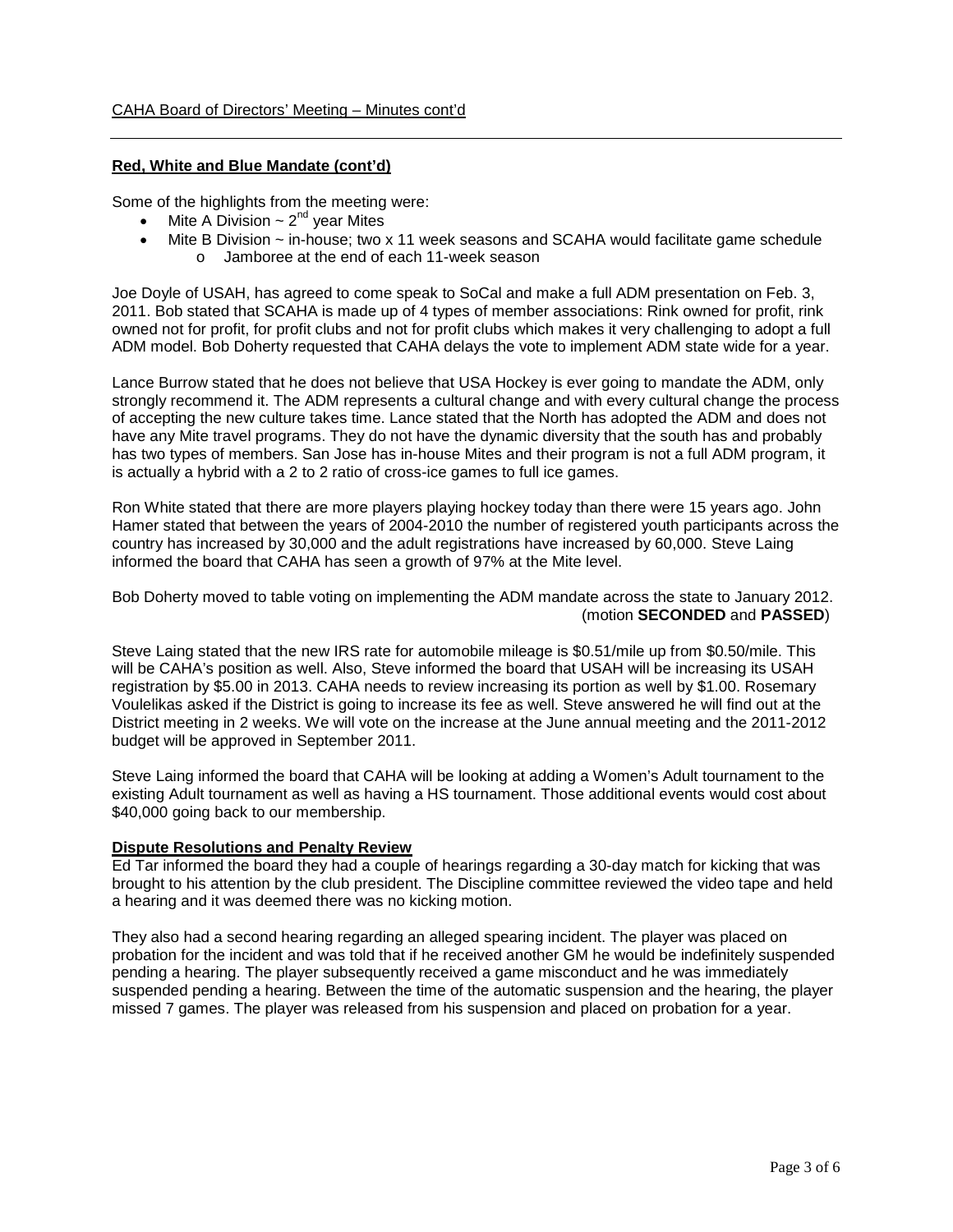# **Dispute Resolutions and Penalty Review (cont'd)**

Today at 2:30 pm the Committee will be holding two hearings, one for an assault of an official by an Adult player and the second hearing, involves a coach's request to be reinstated by CAHA. Ed Tar stated that he recommends that club administrators should contact the 1<sup>st</sup> V.P. and inform them of how the club is handling the issues that arise with matches, kicking, etc. Clubs should have their own penalty review committee and they should be conducting their own hearings as well. Ed also stated that he sent the spearing and kicking videos to LAHOA and suggested they use these videos as part of their training of officials in the off season.

### **Select Camp**

Ed Tar reported on the Select camp. There are 184 boys and 90 girls participating. Justin White assisted Ed with the coordination of the coaches and evaluators. Ed is very pleased with the level of skill from the players at the camp. Jon Gustafson suggested we should not be giving those players who play out of state an automatic pass to the District camp. We should be saving those spots for those players that elect to remain in California to play hockey. Ed answered that it is not necessarily true anymore that the player who is playing in Detroit is any more competitive than the players playing in state.

### **Youth Council**

Therese Phillips informed the board that the CAHA play downs (weekend of Feb. 25) are around the corner. Youth Council decided to man the play down events. The CAHA Directors will be:<br>• PW Vallev Ice John Hamer

- PW Valley Ice John Hamer
- BN Simi Valley Therese Phillips
- 16U Toyota Rosemary Voulelikas
- 18U Valencia Nancy Hodge

Therese Phillips stated that the PW Tier I states are next weekend, Feb. 4-6, 2011. Laura Ryan is not here. Therese read from Laura's report. The LAHC and Jr. Kings PW teams will be competing for the PW Tier I states in Riverside next weekend. The Midget Tier I state championships are being held in Escondido on Feb. 11 and the teams advancing to states are:

- MD Tier I 16U LAHC, Heat, Jr. Gulls and the Jr. Kings
- MD Tier I 18U Jr. Kings, Stars, Titans and the Jr. Sharks

There are no state playoffs for the BN Tier I division.

Nancy Hodge stated there is no Tier II report at this time. The Tier II mandated weekends have yet to be completed.

Therese Phillips stated that the Tier II bids go out in April, are reviewed by Youth Council in May and then they are voted on in June. She is looking for input to any changes, suggestions, etc.

Steve Laing informed the board that he was selected as the Tournament Director for the HS National tournament and the Tournament Director for the Tier II 18U National tournament as well.

John Hamer sent out an email with the number of HS players on HS teams to give an overview of the involvement of players at the HS level. The numbers represent a blurry snapshot for a couple of reasons. The San Jose Varsity league has not yet started and the numbers are probably understated by 5 teams and ~100 players. The numbers for the Toyota Sports Center HS league are based from the 2010 season and the number of dual rostered players on travel teams and HS teams is understated because it uses 2010 Toyota Sports data and 2011 SCAHA dated. There are close to 40 HS teams in the state and close to ~700 players.

Steve Laing informed the board that we have a team that will represent CAHA at Nationals. John Hamer tried to get a team to represent us at the American showcase but was not able to. Steve stated that we are going to try to do a showcase, whether combined or an all-star team for next year. Rosemary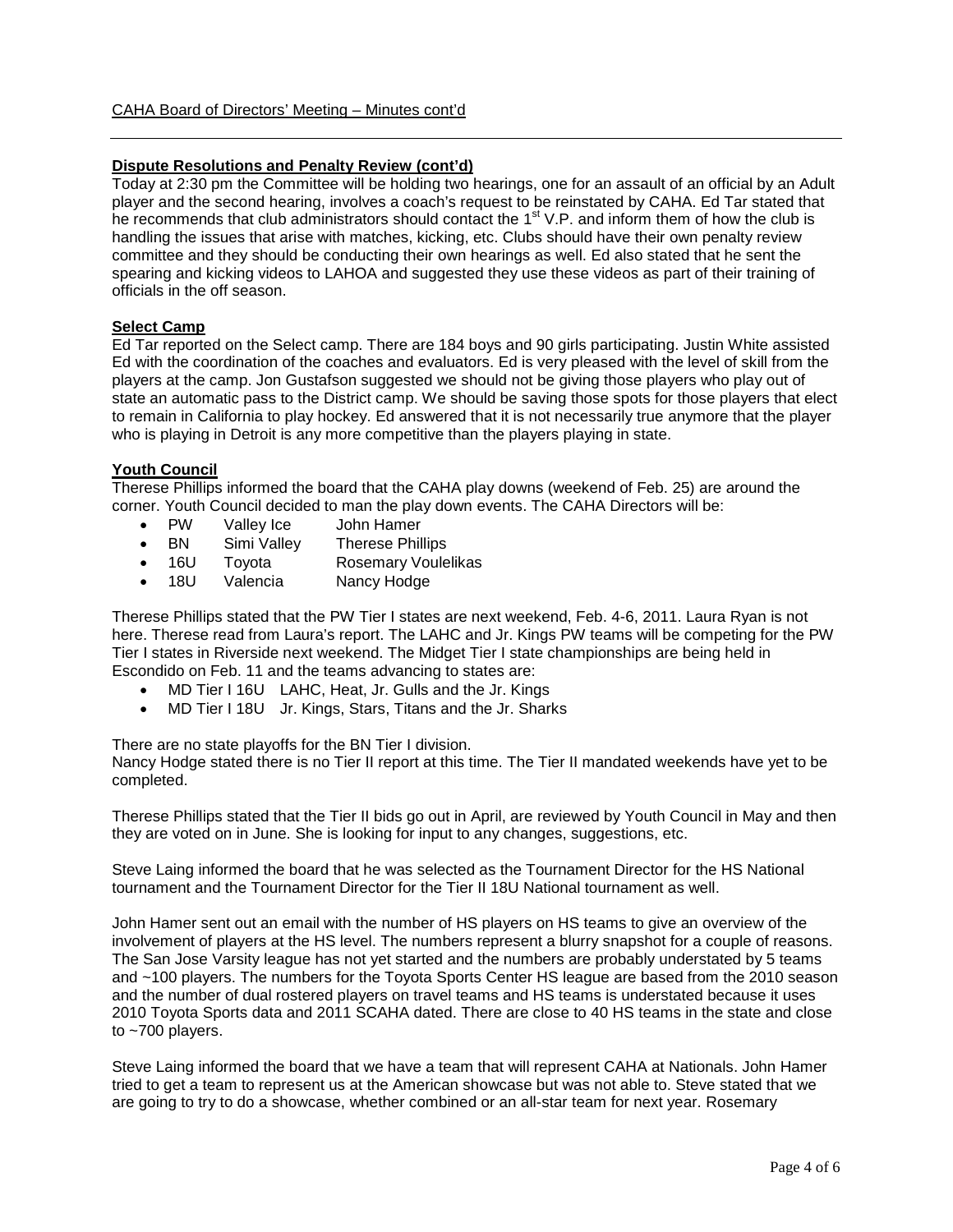### **Youth Council (cont'd)**

Voulelikas asked if USAH would consider extending the deadline for the 10/5 rule seeing that both the San Jose and the Toyota Sports Center's HS leagues start in the spring. Steve answered no. He recommends that the HS teams start early and try to get their games in by January.

# **Adult Committee**

Tyler Shaffar reported that 11 teams have already registered for the  $2^{nd}$  annual adult tournament that is scheduled for April 29-May 1, 2011. We are on track with the number of teams registered as per last year. Tyler will be sending out another email in March to all of the USAH registered participants in the state reminding them of the tournament.

### **Tournaments**

Sandy Blumberg informed the board that preparations are well under way for the state tournaments; trophies, banners, etc. Sandy stated that the state tournaments coming up that she will need assistance are:

- Feb. 4-6 PW Tier I State @ Riverside Sandy, Laura and Kevin
- Feb. 12-13 MD 16U/18U Tier I @ Escondido Laura, Kevin and Bridget
- March 12-13 Tier II @ Lakewood Sandy, Wendy, Nancy and Therese
- April 7-9 A/B States @ San Jose Need help

Sandy stated that updates regarding playoffs, instructions for managers, etc., will be posted on the CAHA web site. Sandy Blumberg asked the board if CAHA is going to provide the skate towels this year. At this time, it is too late for the PW Tier I states. Mark Mauro asked who will be releasing the ice schedules for the Tier II playoffs. Sandy answered that Chuck Collins will be finalizing the Tier II schedules.

#### **Finance Committee**

Mark Mauro advised the board that one of the CD's is maturing February 21, and the balance of that CD is \$100,541. We can automatically renew it for another 6 months at an interest rate of 1.1% and it will mature in August 2011. The other CD ( amount of \$100, 321) matures in September 2011. John Hamer moved to approve the Finance Committee's recommendation of renewing the CD (balance of \$100,541) for another 6 months at One West at an interest rate of 1.1%.

#### (motion **SECONDED** and **PASSED**)

### **Girls'/Women's Report**

Therese Phillips reported for Bridget Hopkinson who is currently running the Girls' Select camp. The Girls' Select Camp is going well. There are about 63 girls' participating in the camp. For each of the 1995 and 1996 birth years CAHA will be sending 5 Forwards and 4 Defensemen and for the 1994 and 1993 birth years, CAHA will be sending 5 Forwards and 3 Defensemen. Goalies will be ranked by CAHA and then District will select the goalies. Steve Laing added that the Girls' will need two-(2) Team Leaders and two- (2) evaluators. The boys will need four-(4) Team Leaders and four-(4) evaluators.

#### **Screening**

Wendy Goldstein reported that there are no current issues to report.

### **Membership Services**

Mike Donahue reported there were two inquiries for new membership. One was trying to understand the process of applying for CAHA membership and the other was from Aliso Viejo who may join SCAHA. The membership application forms will be on the CAHA web site to make it easier for downloading. By this time next year, Mike is confident we will have a complete set of documents on file for each of the member associations.